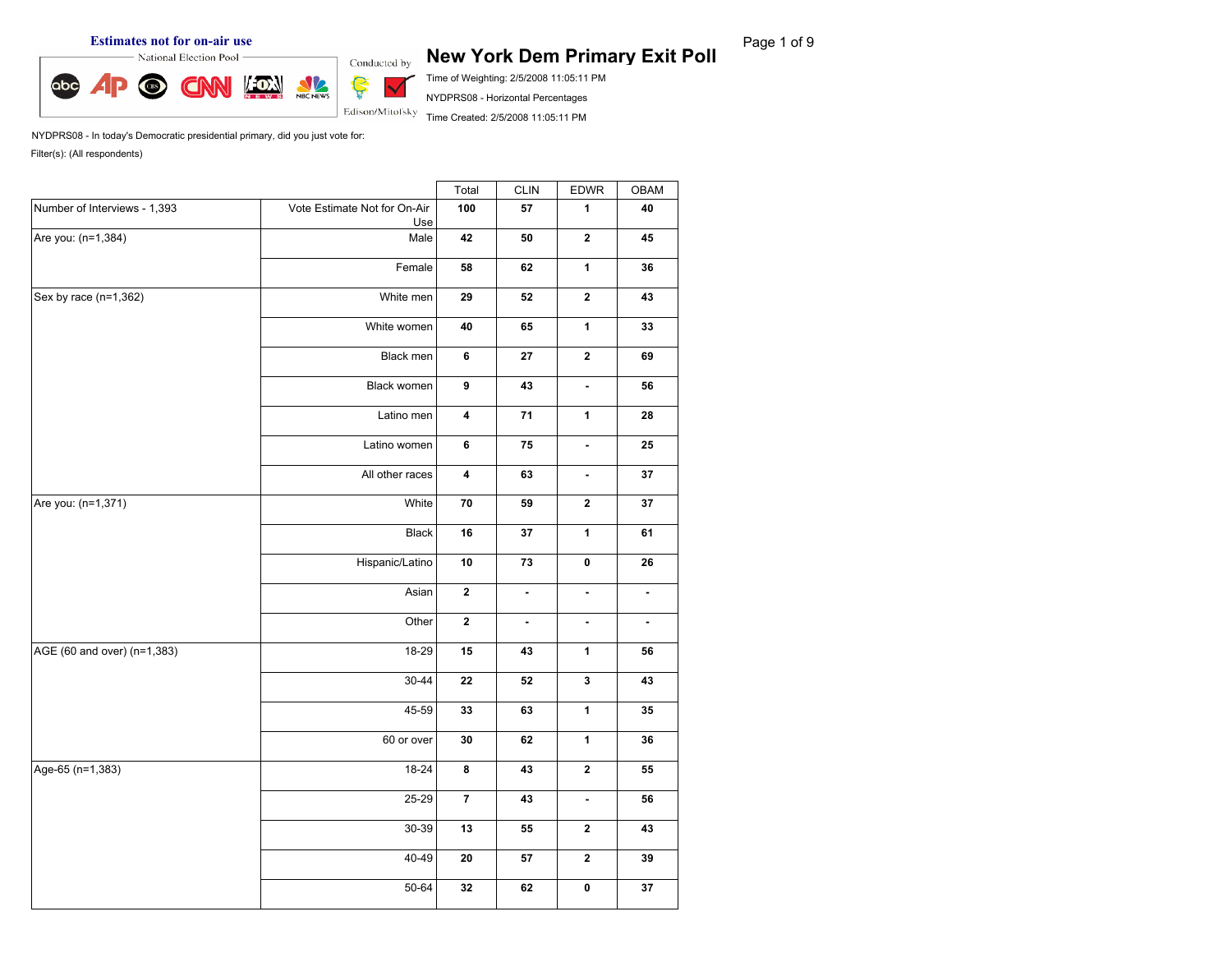abc

## **Estimates not for on-air use**<br> **Rage 2 of 9 New York Dem Primary Exit Poll Page 2 of 9 New York Dem Primary Exit Poll**

Time of Weighting: 2/5/2008 11:05:11 PM NYDPRS08 - Horizontal Percentages

Time Created: 2/5/2008 11:05:11 PM

NYDPRS08 - In today's Democratic presidential primary, did you just vote for: Filter(s): (All respondents)

NBC NEWS

Ş

 $\checkmark$ Edison/Mitofsky

T.

|                                     |                                                                                                                                                                                                                                                                                                                                                                                                                                                                                                                                                                                                                                                                                                                                                                                                                                                                                                                                                                                                                                                                                                                                                                                                                |                |            |              | <b>OBAM</b>    |
|-------------------------------------|----------------------------------------------------------------------------------------------------------------------------------------------------------------------------------------------------------------------------------------------------------------------------------------------------------------------------------------------------------------------------------------------------------------------------------------------------------------------------------------------------------------------------------------------------------------------------------------------------------------------------------------------------------------------------------------------------------------------------------------------------------------------------------------------------------------------------------------------------------------------------------------------------------------------------------------------------------------------------------------------------------------------------------------------------------------------------------------------------------------------------------------------------------------------------------------------------------------|----------------|------------|--------------|----------------|
| Age-65 (n=1,383)                    | 65 or over                                                                                                                                                                                                                                                                                                                                                                                                                                                                                                                                                                                                                                                                                                                                                                                                                                                                                                                                                                                                                                                                                                                                                                                                     | 20             | 63         | $\mathbf{1}$ | 33             |
| Age 65 & over (n=1,383)             | 18-64                                                                                                                                                                                                                                                                                                                                                                                                                                                                                                                                                                                                                                                                                                                                                                                                                                                                                                                                                                                                                                                                                                                                                                                                          | 80             | 56         | $\mathbf{1}$ | 42             |
|                                     | 65 or over                                                                                                                                                                                                                                                                                                                                                                                                                                                                                                                                                                                                                                                                                                                                                                                                                                                                                                                                                                                                                                                                                                                                                                                                     | 20             | 63         | $\mathbf{1}$ | 33             |
| Age by race $(n=1,363)$             | <b>White 18-29</b>                                                                                                                                                                                                                                                                                                                                                                                                                                                                                                                                                                                                                                                                                                                                                                                                                                                                                                                                                                                                                                                                                                                                                                                             | $\bf8$         | ${\bf 35}$ | $\mathbf{1}$ | 63             |
|                                     | Total<br><b>CLIN</b><br>EDWR<br>Latino 30-44<br>$\mathbf 3$<br>$\blacksquare$<br>$\blacksquare$<br>Latino 45-59<br>$\mathbf{3}$<br>$\blacksquare$<br>$\blacksquare$<br>Latino 60+<br>$\mathbf 2$<br>÷<br>$\overline{\phantom{a}}$<br>$\pmb{4}$<br>All other<br>63<br>$\blacksquare$<br><b>White 30-44</b><br>14<br>4<br>49<br>$\mathbf{1}$<br><b>White 45-59</b><br>25<br>68<br>$\mathbf{1}$<br>White 60+<br>23<br>65<br><b>Black 18-29</b><br>$\mathbf{3}$<br>$\blacksquare$<br>$\blacksquare$<br><b>Black 30-44</b><br>$\overline{\mathbf{4}}$<br>29<br>$\blacksquare$<br><b>Black 45-59</b><br>5<br>${\bf 36}$<br>$\blacksquare$<br>Black 60+<br>$\pmb{4}$<br>47<br>$\blacksquare$<br>Latino 18-29<br>$\mathbf{3}$<br>$\blacksquare$<br>$\blacksquare$<br>Under \$15,000<br>${\bf 5}$<br>76<br>$\blacksquare$<br>$\bf 2$<br>\$15,000 - \$29,999<br>$10$<br>60<br>\$30,000 - \$49,999<br>$\mathbf{1}$<br>18<br>56<br>\$50,000 - \$74,999<br>$\mathbf 3$<br>19<br>55<br>$\mathbf{1}$<br>\$75,000 - \$99,999<br>16<br>58<br>\$100,000 - \$149,999<br>$\mathbf 2$<br>14<br>58<br>\$150,000 - \$199,999<br>$\overline{7}$<br>$\mathbf{1}$<br>48<br>\$200,000 or more<br>$\boldsymbol{9}$<br>67<br>$\blacksquare$ | $\blacksquare$ |            |              |                |
|                                     |                                                                                                                                                                                                                                                                                                                                                                                                                                                                                                                                                                                                                                                                                                                                                                                                                                                                                                                                                                                                                                                                                                                                                                                                                |                |            |              | $\blacksquare$ |
|                                     |                                                                                                                                                                                                                                                                                                                                                                                                                                                                                                                                                                                                                                                                                                                                                                                                                                                                                                                                                                                                                                                                                                                                                                                                                |                |            |              | $\blacksquare$ |
|                                     |                                                                                                                                                                                                                                                                                                                                                                                                                                                                                                                                                                                                                                                                                                                                                                                                                                                                                                                                                                                                                                                                                                                                                                                                                |                |            |              | 37             |
|                                     |                                                                                                                                                                                                                                                                                                                                                                                                                                                                                                                                                                                                                                                                                                                                                                                                                                                                                                                                                                                                                                                                                                                                                                                                                |                |            |              | 44             |
|                                     |                                                                                                                                                                                                                                                                                                                                                                                                                                                                                                                                                                                                                                                                                                                                                                                                                                                                                                                                                                                                                                                                                                                                                                                                                |                |            |              | 31             |
|                                     |                                                                                                                                                                                                                                                                                                                                                                                                                                                                                                                                                                                                                                                                                                                                                                                                                                                                                                                                                                                                                                                                                                                                                                                                                |                |            |              | ${\bf 32}$     |
|                                     |                                                                                                                                                                                                                                                                                                                                                                                                                                                                                                                                                                                                                                                                                                                                                                                                                                                                                                                                                                                                                                                                                                                                                                                                                |                |            |              | $\blacksquare$ |
|                                     |                                                                                                                                                                                                                                                                                                                                                                                                                                                                                                                                                                                                                                                                                                                                                                                                                                                                                                                                                                                                                                                                                                                                                                                                                |                |            |              | 68             |
|                                     |                                                                                                                                                                                                                                                                                                                                                                                                                                                                                                                                                                                                                                                                                                                                                                                                                                                                                                                                                                                                                                                                                                                                                                                                                |                |            |              | 61             |
|                                     |                                                                                                                                                                                                                                                                                                                                                                                                                                                                                                                                                                                                                                                                                                                                                                                                                                                                                                                                                                                                                                                                                                                                                                                                                |                |            |              | 53             |
|                                     |                                                                                                                                                                                                                                                                                                                                                                                                                                                                                                                                                                                                                                                                                                                                                                                                                                                                                                                                                                                                                                                                                                                                                                                                                |                |            |              | $\blacksquare$ |
| 2007 total family income: (n=1,222) |                                                                                                                                                                                                                                                                                                                                                                                                                                                                                                                                                                                                                                                                                                                                                                                                                                                                                                                                                                                                                                                                                                                                                                                                                |                |            |              | ${\bf 24}$     |
|                                     |                                                                                                                                                                                                                                                                                                                                                                                                                                                                                                                                                                                                                                                                                                                                                                                                                                                                                                                                                                                                                                                                                                                                                                                                                | ${\bf 38}$     |            |              |                |
|                                     |                                                                                                                                                                                                                                                                                                                                                                                                                                                                                                                                                                                                                                                                                                                                                                                                                                                                                                                                                                                                                                                                                                                                                                                                                |                |            |              | 42             |
|                                     |                                                                                                                                                                                                                                                                                                                                                                                                                                                                                                                                                                                                                                                                                                                                                                                                                                                                                                                                                                                                                                                                                                                                                                                                                |                |            |              | 42             |
|                                     |                                                                                                                                                                                                                                                                                                                                                                                                                                                                                                                                                                                                                                                                                                                                                                                                                                                                                                                                                                                                                                                                                                                                                                                                                |                |            |              | 40             |
|                                     |                                                                                                                                                                                                                                                                                                                                                                                                                                                                                                                                                                                                                                                                                                                                                                                                                                                                                                                                                                                                                                                                                                                                                                                                                |                |            |              | ${\bf 38}$     |
|                                     |                                                                                                                                                                                                                                                                                                                                                                                                                                                                                                                                                                                                                                                                                                                                                                                                                                                                                                                                                                                                                                                                                                                                                                                                                |                |            |              | 50             |
|                                     |                                                                                                                                                                                                                                                                                                                                                                                                                                                                                                                                                                                                                                                                                                                                                                                                                                                                                                                                                                                                                                                                                                                                                                                                                |                |            |              | 31             |
|                                     |                                                                                                                                                                                                                                                                                                                                                                                                                                                                                                                                                                                                                                                                                                                                                                                                                                                                                                                                                                                                                                                                                                                                                                                                                |                |            |              |                |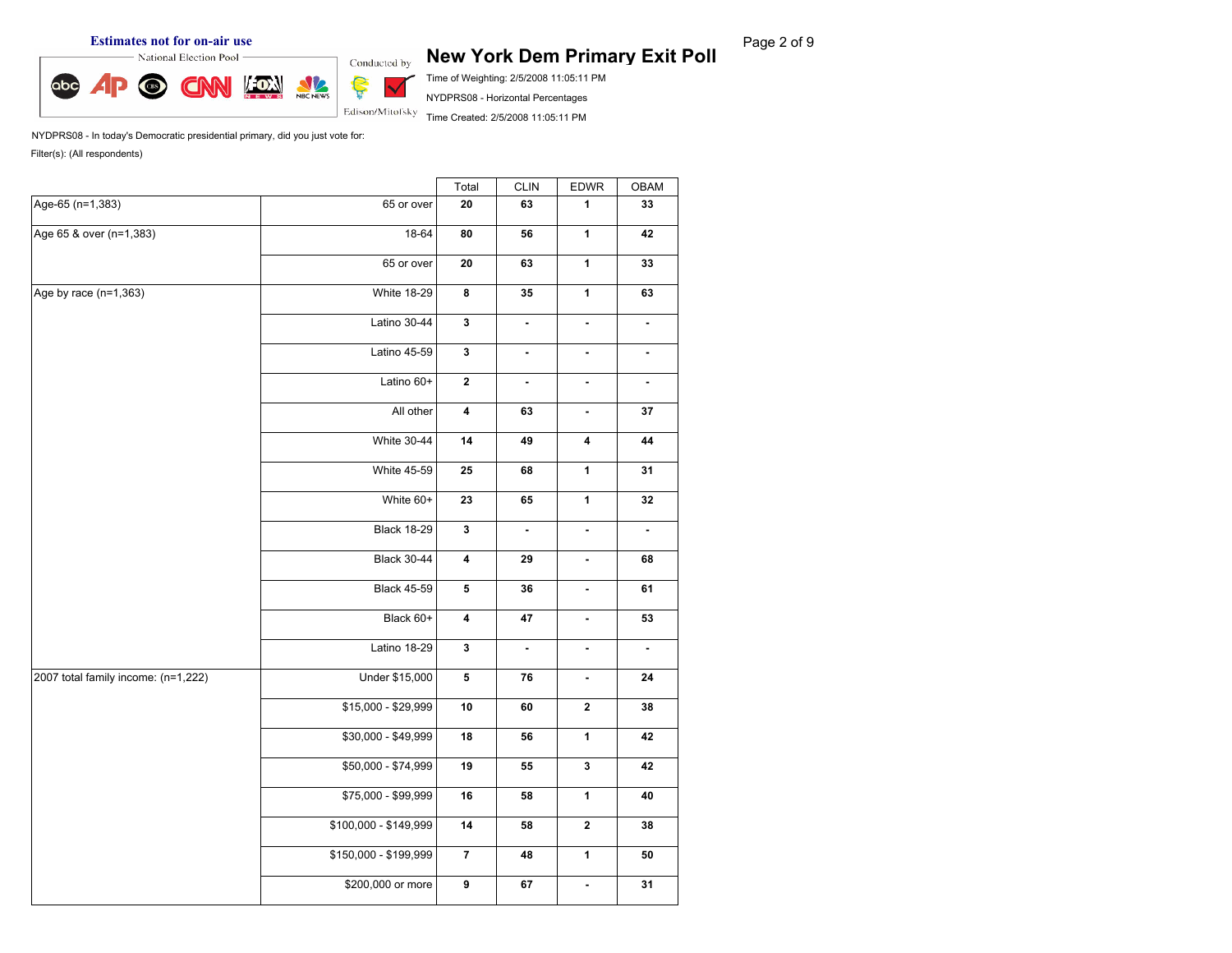abc

**Estimates not for on-air use**<br> **Rage 3 of 9 New York Dem Primary Exit Poll** Page 3 of 9

Time of Weighting: 2/5/2008 11:05:11 PM

NYDPRS08 - Horizontal Percentages

Time Created: 2/5/2008 11:05:11 PM

NYDPRS08 - In today's Democratic presidential primary, did you just vote for: Filter(s): (All respondents)

NBC NEWS

Ş

 $\checkmark$ Edison/Mitofsky

T.

|                                                                                    |                                     | Total        | <b>CLIN</b>                                                                                      | <b>EDWR</b>    | OBAM           |
|------------------------------------------------------------------------------------|-------------------------------------|--------------|--------------------------------------------------------------------------------------------------|----------------|----------------|
| Total family income: (n=1,222)                                                     | Less than \$50,000                  | 33           | 60                                                                                               | $\mathbf{1}$   | 38             |
|                                                                                    | \$50,000 or more                    | 67           | 57                                                                                               | $\overline{2}$ | 40             |
| Total family income: (n=1,222)                                                     | Less than \$100,000                 | 69           | 58                                                                                               | $\mathbf{1}$   | 40             |
|                                                                                    | \$100,000 or more                   | 31           | 58                                                                                               | $\mathbf{1}$   | 39             |
| What was the last grade of school you<br>completed? (n=1,294)                      | Did not complete high school        | 4            | ä,                                                                                               | ä,             | ä,             |
|                                                                                    | High school graduate                | 14           | 69                                                                                               | $\mathbf{1}$   | 28             |
|                                                                                    | Some college or associate<br>degree | 21           | 56                                                                                               | 3              | 39             |
|                                                                                    | College graduate                    | 29           | 57                                                                                               | $\mathbf{1}$   | 41             |
|                                                                                    | Postgraduate study                  | 32           | 54                                                                                               | $\mathbf{1}$   | 43             |
| College Education (n=1,294)                                                        | No college degree                   | 39           | 61                                                                                               | $\bf 2$        | 35             |
|                                                                                    | College graduate                    | 61           | $\mathbf{1}$<br>55<br>$\mathbf{1}$<br>68<br>$\mathbf{1}$<br>55<br>$\mathbf{1}$<br>60<br>ä,<br>L, | 42             |                |
| What was the last grade of school you<br>completed? (n=1,294)                      | High school graduate or less        | 18           |                                                                                                  |                | 30             |
|                                                                                    | More than high school grad          | 82           |                                                                                                  |                | 42             |
| No matter how you voted today, do you<br>usually think of yourself as a: (n=1,299) | Democrat                            | 87           |                                                                                                  |                | 37             |
|                                                                                    | Republican                          | $\mathbf{1}$ |                                                                                                  |                | ÷,             |
|                                                                                    | Independent or something else       | 12           | 40                                                                                               | $\mathbf 3$    | 55             |
| Party by race (n=1,282)                                                            | White Democrats                     | 61           | 63                                                                                               | 1              | 34             |
|                                                                                    | White Independents                  | 9            | 40                                                                                               | $\mathbf 3$    | 56             |
|                                                                                    | <b>Black Democrats</b>              | 14           | 37                                                                                               | $\mathbf{1}$   | 61             |
|                                                                                    | <b>Black Independents</b>           | $\mathbf{1}$ | ä,                                                                                               | ä,             | $\blacksquare$ |
|                                                                                    | Latino Democrats                    | 9            | 75                                                                                               | $\pmb{0}$      | 24             |
|                                                                                    | Latino Independents                 | $\mathbf{1}$ | ÷.                                                                                               | $\blacksquare$ | ÷.             |
|                                                                                    | All Republicans                     | $\mathbf{1}$ | $\blacksquare$                                                                                   | $\blacksquare$ | $\blacksquare$ |
|                                                                                    | All other                           | 4            | ä,                                                                                               | ä,             | ÷.             |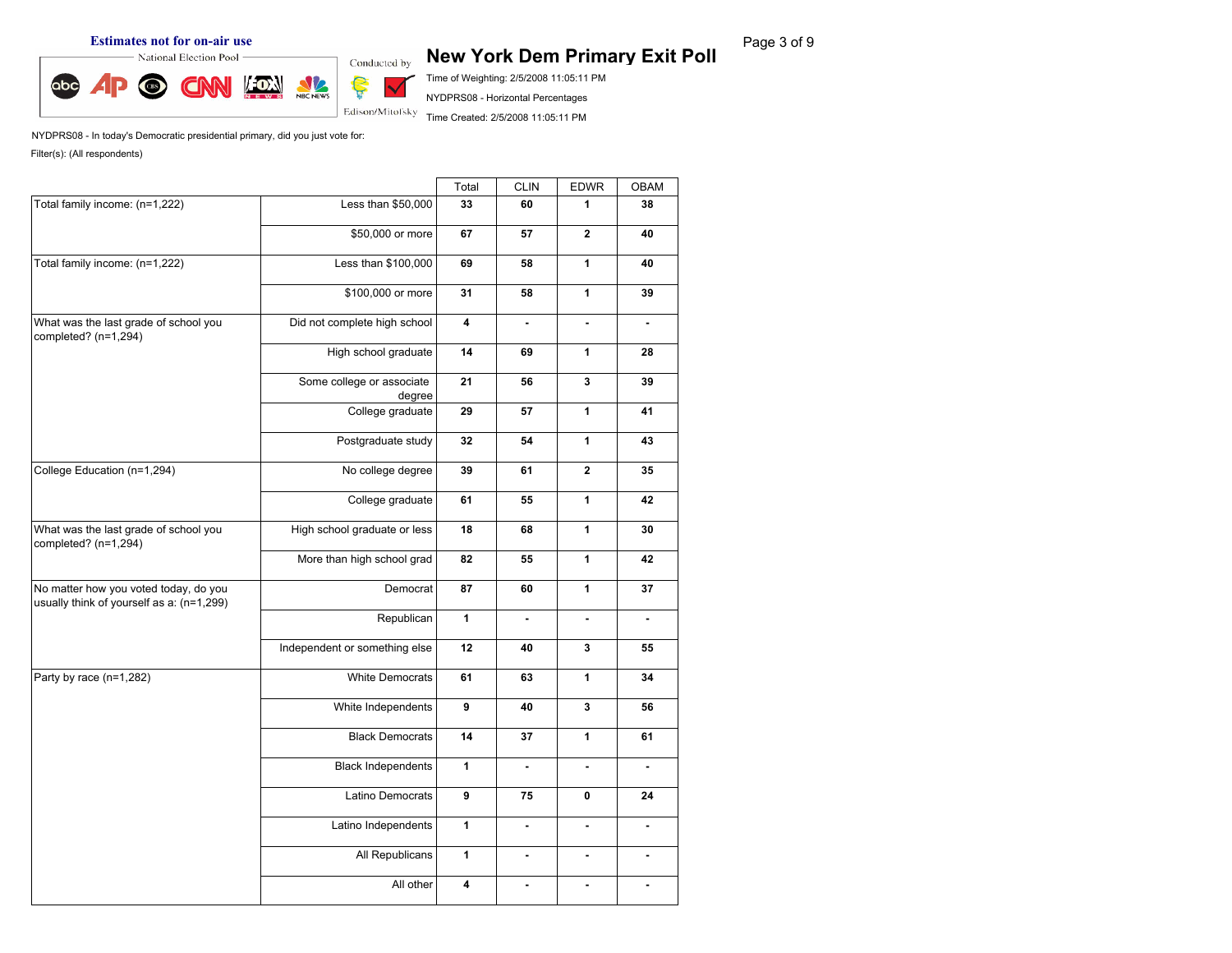**Estimates not for on-air use**<br> **Rage 4 of 9 New York Dem Primary Exit Poll** Page 4 of 9



Time of Weighting: 2/5/2008 11:05:11 PM NYDPRS08 - Horizontal Percentages

Time Created: 2/5/2008 11:05:11 PM

|                                                                              |                                                                                                                                                                                                                                                                                                                                                                                                                                                                                                                                                                                                                                                                                                                                                                   | Total | <b>CLIN</b> | <b>EDWR</b>  | OBAM           |
|------------------------------------------------------------------------------|-------------------------------------------------------------------------------------------------------------------------------------------------------------------------------------------------------------------------------------------------------------------------------------------------------------------------------------------------------------------------------------------------------------------------------------------------------------------------------------------------------------------------------------------------------------------------------------------------------------------------------------------------------------------------------------------------------------------------------------------------------------------|-------|-------------|--------------|----------------|
| On most political matters, do you<br>consider yourself: (n=1,284)            | Very liberal                                                                                                                                                                                                                                                                                                                                                                                                                                                                                                                                                                                                                                                                                                                                                      | 22    | 45          | $\mathbf{2}$ | 51             |
|                                                                              | Somewhat liberal                                                                                                                                                                                                                                                                                                                                                                                                                                                                                                                                                                                                                                                                                                                                                  | 36    | 62          | $\mathbf{1}$ | 36             |
|                                                                              | Moderate                                                                                                                                                                                                                                                                                                                                                                                                                                                                                                                                                                                                                                                                                                                                                          | 33    | 62          | $\mathbf 0$  | 36             |
|                                                                              | Somewhat conservative                                                                                                                                                                                                                                                                                                                                                                                                                                                                                                                                                                                                                                                                                                                                             | 6     | 47          | 5            | 48             |
|                                                                              | Very conservative                                                                                                                                                                                                                                                                                                                                                                                                                                                                                                                                                                                                                                                                                                                                                 | 3     | ä,          | ä,           | $\blacksquare$ |
| On most political matters, do you<br>consider yourself: (n=1,284)            | Liberal                                                                                                                                                                                                                                                                                                                                                                                                                                                                                                                                                                                                                                                                                                                                                           | 57    | 56          | $\mathbf{1}$ | 42             |
|                                                                              | Moderate                                                                                                                                                                                                                                                                                                                                                                                                                                                                                                                                                                                                                                                                                                                                                          | 33    | 62          | $\pmb{0}$    | 36             |
|                                                                              | Conservative                                                                                                                                                                                                                                                                                                                                                                                                                                                                                                                                                                                                                                                                                                                                                      | 9     | 55          | $\mathbf{3}$ | 40             |
| When did you finally decide for whom to<br>vote in the presidential primary? | Just today                                                                                                                                                                                                                                                                                                                                                                                                                                                                                                                                                                                                                                                                                                                                                        | 11    | 51          | $\mathbf{2}$ | 42             |
| $(n=1,393)$                                                                  | In the last three days<br>10<br>$\mathbf 0$<br>44<br>8<br>$\mathbf{1}$<br>Sometime last week<br>49<br>22<br>$\mathbf{1}$<br>In the last month<br>44<br>Before that<br>$\mathbf{1}$<br>50<br>69<br>Today/In the last three days<br>$\mathbf{1}$<br>21<br>48<br>Sometime last week or earlier<br>79<br>1<br>60<br>Today/In last 3 days/Sometime<br>29<br>$\mathbf{1}$<br>48<br>last week<br>In the last month or before that<br>71<br>$\mathbf{1}$<br>61<br>$\mathbf{1}$<br>Protestant<br>13<br>50<br>Catholic<br>${\bf 37}$<br>$\mathbf{2}$<br>66<br>Mormon/LDS<br>$\pmb{0}$<br>÷.<br>ä,<br>Other Christian<br>12<br>42<br>1<br>16<br>65<br>$\mathbf{1}$<br>Jewish<br>Muslim<br>0<br>$\blacksquare$<br>$\blacksquare$<br>Something else<br>6<br>63<br>$\mathbf{2}$ | 55    |             |              |                |
|                                                                              |                                                                                                                                                                                                                                                                                                                                                                                                                                                                                                                                                                                                                                                                                                                                                                   |       |             |              | 50             |
|                                                                              |                                                                                                                                                                                                                                                                                                                                                                                                                                                                                                                                                                                                                                                                                                                                                                   |       |             |              | 54             |
|                                                                              |                                                                                                                                                                                                                                                                                                                                                                                                                                                                                                                                                                                                                                                                                                                                                                   |       |             |              | 29             |
| Time: Last three days/Earlier than that<br>$(n=1,393)$                       |                                                                                                                                                                                                                                                                                                                                                                                                                                                                                                                                                                                                                                                                                                                                                                   |       |             |              | 48             |
|                                                                              |                                                                                                                                                                                                                                                                                                                                                                                                                                                                                                                                                                                                                                                                                                                                                                   |       |             |              | 38             |
| Time: Last week/Earlier than that<br>$(n=1,393)$                             |                                                                                                                                                                                                                                                                                                                                                                                                                                                                                                                                                                                                                                                                                                                                                                   |       |             |              | 49             |
|                                                                              |                                                                                                                                                                                                                                                                                                                                                                                                                                                                                                                                                                                                                                                                                                                                                                   |       |             |              | 37             |
| Are you: (n=1,285)                                                           |                                                                                                                                                                                                                                                                                                                                                                                                                                                                                                                                                                                                                                                                                                                                                                   |       |             |              | 48             |
|                                                                              |                                                                                                                                                                                                                                                                                                                                                                                                                                                                                                                                                                                                                                                                                                                                                                   |       |             |              | 30             |
|                                                                              |                                                                                                                                                                                                                                                                                                                                                                                                                                                                                                                                                                                                                                                                                                                                                                   |       |             |              | ä,             |
|                                                                              |                                                                                                                                                                                                                                                                                                                                                                                                                                                                                                                                                                                                                                                                                                                                                                   |       |             |              | 54             |
|                                                                              |                                                                                                                                                                                                                                                                                                                                                                                                                                                                                                                                                                                                                                                                                                                                                                   |       |             |              | 33             |
|                                                                              |                                                                                                                                                                                                                                                                                                                                                                                                                                                                                                                                                                                                                                                                                                                                                                   |       |             |              | $\blacksquare$ |
|                                                                              |                                                                                                                                                                                                                                                                                                                                                                                                                                                                                                                                                                                                                                                                                                                                                                   |       |             |              | 35             |
|                                                                              |                                                                                                                                                                                                                                                                                                                                                                                                                                                                                                                                                                                                                                                                                                                                                                   |       |             |              |                |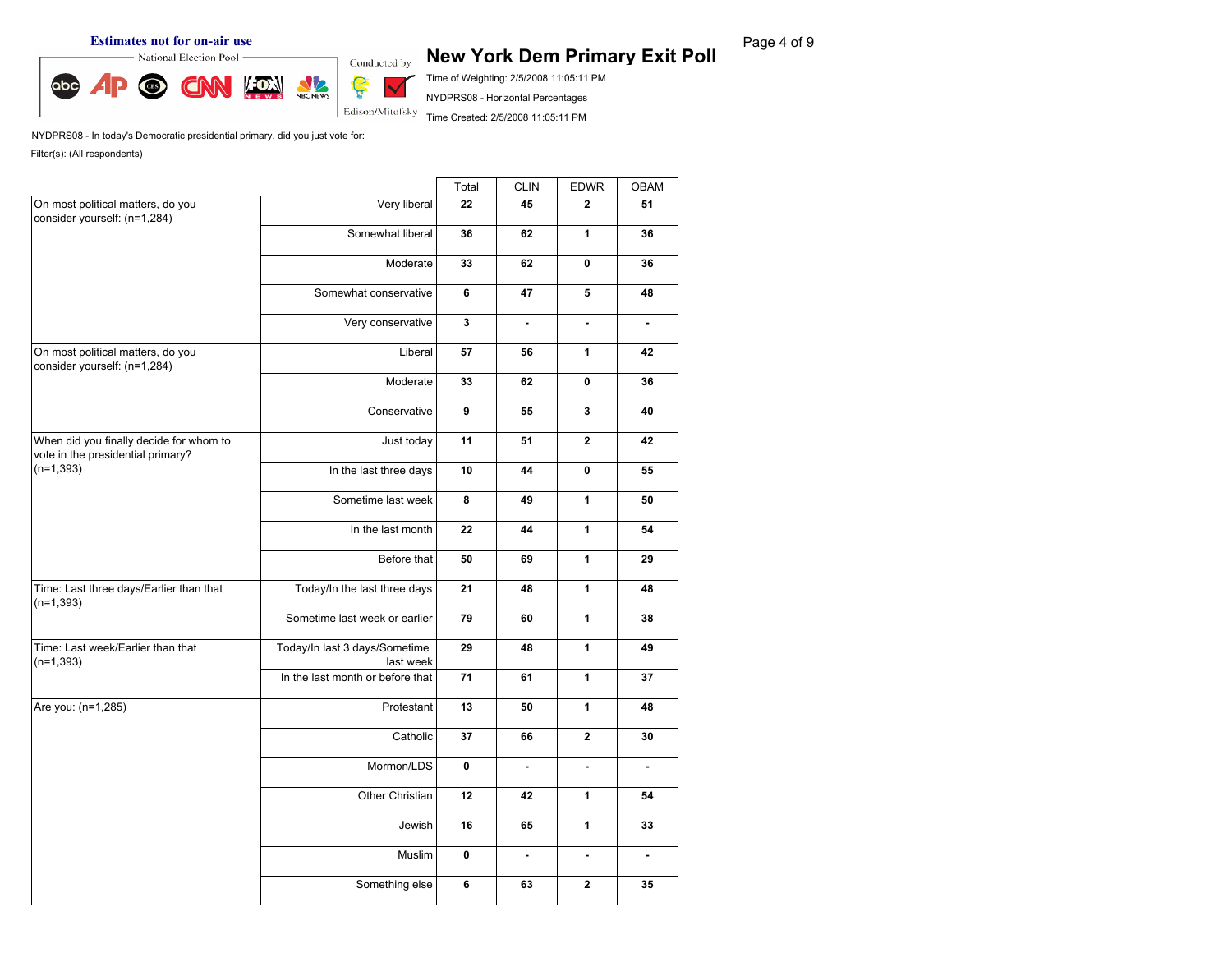#### **Estimates not for on-air use**<br> **Rage 5 of 9 New York Dem Primary Exit Poll** Page 5 of 9



Time of Weighting: 2/5/2008 11:05:11 PM

NYDPRS08 - Horizontal Percentages Time Created: 2/5/2008 11:05:11 PM

NYDPRS08 - In today's Democratic presidential primary, did you just vote for: Filter(s): (All respondents)

Total CLIN EDWR OBAM Are you: (n=1,285) None **15 44 1 52** Religion, combined Protestant and other Christian. (n=1,285) Protestant/Other Christian **26 47 1 51** Catholic **37 66 2 30** Jewish **16 65 1 33** Something else **6 61 2 37** None **15 44 1 52** Religion, combined Protestant and Other Christian, among Whites. (n=1,314) Protestant/Other Christian **14 57 2 40** Catholic **25 65 2 31** Jewish **15 65 1 33** Something else **4 - - -** None **11 46 1 50** How often do you attend religious services? (n=1,314) More than once a week **6 47 - 53** Once a week **20 61 2 36** A few times a month **11 62 0 34** A few times a year **35 60 2 37** Never **25 53 1 44** How often do you attend religious services? (n=1,314) Weekly **27 58 1 40** Occasionally **46 60 1 37** Never **25 53 1 44** Church attendance by Religion (n=1,314) Protestant/Attend weekly **5 44 1 56** Protestant/Do not attend | 8 weekly **8 56 1 41** Catholic/Attend weekly **15 68 2 28** Catholic/Do not attend weekly **22 65 2 32** All Others **49 53 1 44**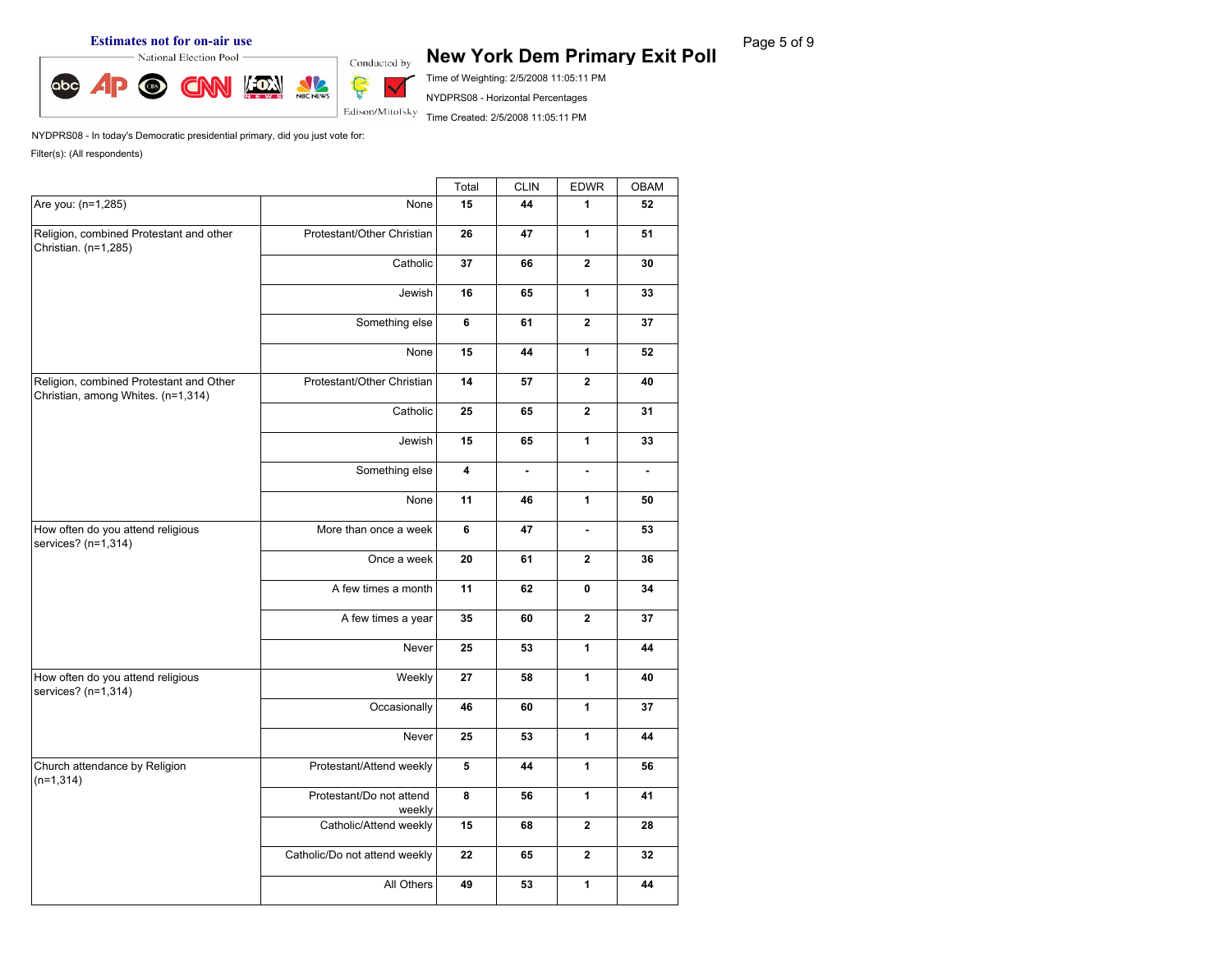# **Estimates not for on-air use**<br> **Rage 6 of 9 New York Dem Primary Exit Poll** Page 6 of 9



Time of Weighting: 2/5/2008 11:05:11 PM NYDPRS08 - Horizontal Percentages

Time Created: 2/5/2008 11:05:11 PM

|                                                                              |                                                                                              | Total          | <b>CLIN</b> | <b>EDWR</b>    | <b>OBAM</b>    |
|------------------------------------------------------------------------------|----------------------------------------------------------------------------------------------|----------------|-------------|----------------|----------------|
| Are you currently married? (n=1,294)                                         | Yes                                                                                          | 53             | 60          | $\mathbf{2}$   | 37             |
|                                                                              | <b>No</b>                                                                                    | 47             | 54          | $\mathbf{1}$   | 44             |
| Sex by married (n=1,286)                                                     | Married men                                                                                  | 24             | 54          | $\mathbf{2}$   | 42             |
|                                                                              | Married women                                                                                | 30             | 66          | $\mathbf{1}$   | 33             |
|                                                                              | Single men                                                                                   | 17             | 46          | $\overline{2}$ | 51             |
|                                                                              | Single women                                                                                 | 29             | 59          | $\mathbf{1}$   | 39             |
| Are you gay, lesbian or bisexual?<br>$(n=1,260)$                             | Yes                                                                                          | $\overline{7}$ | 59          | 3              | 36             |
|                                                                              | <b>No</b>                                                                                    | 93             | 58          | $\mathbf{1}$   | 40             |
| Which ONE of these three issues is the<br>most important facing the country? | The economy                                                                                  | 46             | 59          | $\mathbf{1}$   | 39             |
| (CHECK ONLY ONE) (n=1,393)                                                   | The war in Iraq                                                                              | 30             | 51          | $\overline{2}$ | 46             |
|                                                                              | Health care<br>20<br>66<br>$\mathbf 0$<br>Can bring about needed<br>$\mathbf{1}$<br>50<br>36 | 32             |             |                |                |
| Which ONE of these four candidate<br>qualities mattered most in deciding how | change                                                                                       |                |             |                | 62             |
| you voted today? (CHECK ONLY ONE)<br>$(n=1, 393)$                            | Cares about people like me                                                                   | 12             | 66          | $\mathbf{3}$   | 28             |
|                                                                              | Has the right experience                                                                     | 26             | 97          | $\mathbf 0$    | $\overline{2}$ |
|                                                                              | Has the best chance to win in                                                                | 10             | 53          | 1              | 46             |
| Do you think the condition of the nation's<br>economy is: (n=1,393)          | Excellent                                                                                    | $\mathbf{1}$   | ä,          | ÷,             | ä,             |
|                                                                              | Good                                                                                         | 6              | 55          | 1              | 41             |
|                                                                              | November<br>Not so good<br>1<br>54<br>59                                                     | 39             |             |                |                |
|                                                                              | Poor                                                                                         | 39             | 56          | $\mathbf{1}$   | 41             |
| State of the national economy: 2 way<br>$(n=1,393)$                          | Excellent/Good                                                                               | $\overline{7}$ | 57          | 1              | 39             |
|                                                                              | Not so good/Poor                                                                             | 93             | 58          | 1              | 40             |
| Did either of these candidates for<br>president attack the other unfairly?   | Only Hillary Clinton did                                                                     | 17             | 16          | $\overline{2}$ | 82             |
| $(n=1,393)$                                                                  | Only Barack Obama did                                                                        | 6              | 83          | $\blacksquare$ | 17             |
|                                                                              | Both did                                                                                     | 34             | 66          | $\mathbf{2}$   | 29             |
|                                                                              |                                                                                              |                |             |                |                |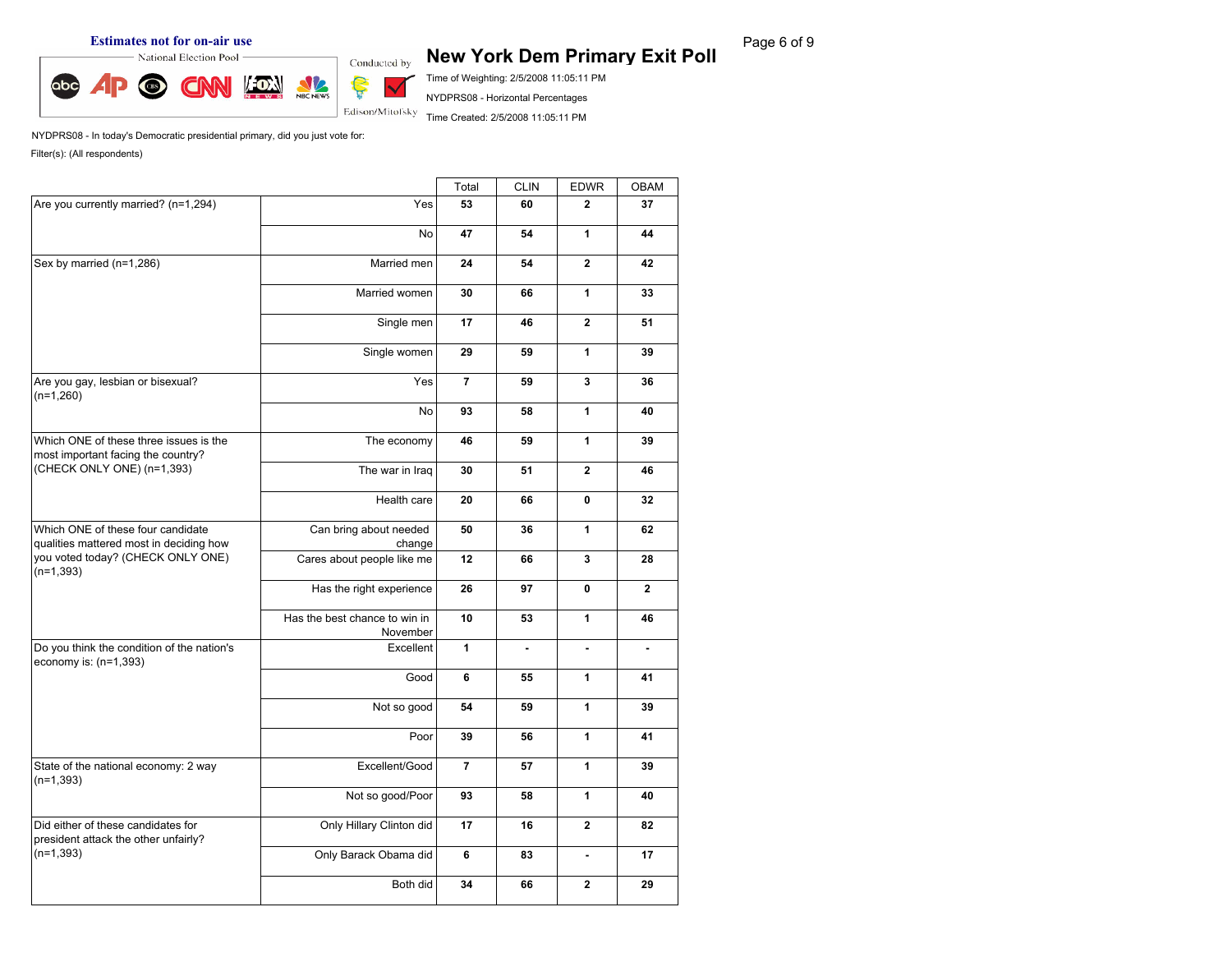abc

# **Estimates not for on-air use**<br> **Rage 7 of 9 New York Dem Primary Exit Poll** Page 7 of 9

Time of Weighting: 2/5/2008 11:05:11 PM

NYDPRS08 - Horizontal Percentages

Time Created: 2/5/2008 11:05:11 PM

NYDPRS08 - In today's Democratic presidential primary, did you just vote for: Filter(s): (All respondents)

NBC NEWS

Ş

Ŵ Edison/Mitofsky

|                                                                                  |                                                                                                                                                                                                                                                                                                                                                                                                                                                                                                                                                                                                                                                                                                                                                                                                                                                                                                                                                                                                                                                                                                                                                                                                     | Total          |    | <b>EDWR</b>                       | OBAM           |
|----------------------------------------------------------------------------------|-----------------------------------------------------------------------------------------------------------------------------------------------------------------------------------------------------------------------------------------------------------------------------------------------------------------------------------------------------------------------------------------------------------------------------------------------------------------------------------------------------------------------------------------------------------------------------------------------------------------------------------------------------------------------------------------------------------------------------------------------------------------------------------------------------------------------------------------------------------------------------------------------------------------------------------------------------------------------------------------------------------------------------------------------------------------------------------------------------------------------------------------------------------------------------------------------------|----------------|----|-----------------------------------|----------------|
| Did either of these candidates for<br>president attack the other unfairly?       | Neither did                                                                                                                                                                                                                                                                                                                                                                                                                                                                                                                                                                                                                                                                                                                                                                                                                                                                                                                                                                                                                                                                                                                                                                                         | 38             | 66 | 1                                 | 33             |
| Did either of these candidates for<br>president attack the other unfairly?       | <b>CLIN</b><br>Hillary Clinton did<br>51<br>$\mathbf{2}$<br>50<br>1<br>Hillary Clinton did not<br>44<br>68<br>Barack Obama did<br>69<br>$\overline{2}$<br>40<br>Barack Obama did not<br>$\mathbf{1}$<br>54<br>50<br>$\mathbf{1}$<br>Yes (Vote is union member,<br>60<br>40<br>union member in household, or<br>$\mathbf{1}$<br>No (No union voter in<br>60<br>56<br>household<br>I am (Voter is member)<br>$\mathbf{1}$<br>27<br>58<br>Else in HH (Member in<br>13<br>$\mathbf{0}$<br>62<br>household, but not voter)<br>1<br>No (No union voter in<br>60<br>56<br>household)<br>Satisfied only if Hillary Clinton<br>29<br>97<br>$\mathbf{0}$<br>is the nominee<br>Satisfied only if Barack Obama<br>$\overline{2}$<br>17<br>3<br>is the nominee<br>Satisfied if either one is the<br>49<br>1<br>55<br>nominee<br>Dissatisfied if either one is the<br>3<br>ä,<br>ä,<br>nominee<br>Satisfied<br>78<br>1<br>71<br><b>Dissatisfied</b><br>$\overline{7}$<br>20<br>4<br>Satisfied<br>67<br>42<br>1<br><b>Dissatisfied</b><br>$\overline{2}$<br>32<br>92<br><b>Hillary Clinton</b><br>89<br>$\mathbf 0$<br>60<br>John Edwards<br>$\overline{7}$<br>26<br>10<br>3<br>$\mathbf{1}$<br>Barack Obama<br>29 |                | 46 |                                   |                |
| $(n=1,393)$                                                                      |                                                                                                                                                                                                                                                                                                                                                                                                                                                                                                                                                                                                                                                                                                                                                                                                                                                                                                                                                                                                                                                                                                                                                                                                     |                |    |                                   | 31             |
| Did either of these candidates for<br>president attack the other unfairly?       |                                                                                                                                                                                                                                                                                                                                                                                                                                                                                                                                                                                                                                                                                                                                                                                                                                                                                                                                                                                                                                                                                                                                                                                                     |                |    |                                   | 27             |
| $(n=1,393)$                                                                      |                                                                                                                                                                                                                                                                                                                                                                                                                                                                                                                                                                                                                                                                                                                                                                                                                                                                                                                                                                                                                                                                                                                                                                                                     |                |    |                                   | 48             |
| UNION HOUSEHOLD (n=1,369)                                                        |                                                                                                                                                                                                                                                                                                                                                                                                                                                                                                                                                                                                                                                                                                                                                                                                                                                                                                                                                                                                                                                                                                                                                                                                     |                |    |                                   | 37             |
|                                                                                  |                                                                                                                                                                                                                                                                                                                                                                                                                                                                                                                                                                                                                                                                                                                                                                                                                                                                                                                                                                                                                                                                                                                                                                                                     |                |    |                                   | 42             |
| UNION MEMBER (n=1,369)                                                           |                                                                                                                                                                                                                                                                                                                                                                                                                                                                                                                                                                                                                                                                                                                                                                                                                                                                                                                                                                                                                                                                                                                                                                                                     |                |    |                                   | 38             |
|                                                                                  |                                                                                                                                                                                                                                                                                                                                                                                                                                                                                                                                                                                                                                                                                                                                                                                                                                                                                                                                                                                                                                                                                                                                                                                                     |                |    |                                   | 36             |
|                                                                                  |                                                                                                                                                                                                                                                                                                                                                                                                                                                                                                                                                                                                                                                                                                                                                                                                                                                                                                                                                                                                                                                                                                                                                                                                     |                |    |                                   | 42             |
| No matter how you voted today, would<br>vou be: (n=1,314)                        |                                                                                                                                                                                                                                                                                                                                                                                                                                                                                                                                                                                                                                                                                                                                                                                                                                                                                                                                                                                                                                                                                                                                                                                                     |                |    |                                   | $\mathbf{2}$   |
|                                                                                  |                                                                                                                                                                                                                                                                                                                                                                                                                                                                                                                                                                                                                                                                                                                                                                                                                                                                                                                                                                                                                                                                                                                                                                                                     |                |    | $\mathbf 0$<br>13<br>$\mathbf{1}$ | 95             |
|                                                                                  |                                                                                                                                                                                                                                                                                                                                                                                                                                                                                                                                                                                                                                                                                                                                                                                                                                                                                                                                                                                                                                                                                                                                                                                                     |                |    |                                   | 42             |
|                                                                                  |                                                                                                                                                                                                                                                                                                                                                                                                                                                                                                                                                                                                                                                                                                                                                                                                                                                                                                                                                                                                                                                                                                                                                                                                     |                |    |                                   | $\blacksquare$ |
| No matter how you voted today, would<br>you be satisfied with Clinton: (n=1,314) |                                                                                                                                                                                                                                                                                                                                                                                                                                                                                                                                                                                                                                                                                                                                                                                                                                                                                                                                                                                                                                                                                                                                                                                                     |                |    |                                   | 27             |
|                                                                                  |                                                                                                                                                                                                                                                                                                                                                                                                                                                                                                                                                                                                                                                                                                                                                                                                                                                                                                                                                                                                                                                                                                                                                                                                     |                |    |                                   | 87             |
| No matter how you voted today, would<br>you be satisfied with Obama: (n=1,314)   |                                                                                                                                                                                                                                                                                                                                                                                                                                                                                                                                                                                                                                                                                                                                                                                                                                                                                                                                                                                                                                                                                                                                                                                                     |                |    |                                   | 56             |
|                                                                                  |                                                                                                                                                                                                                                                                                                                                                                                                                                                                                                                                                                                                                                                                                                                                                                                                                                                                                                                                                                                                                                                                                                                                                                                                     |                |    |                                   | 5              |
| Regardless of how you voted today,<br>which one of these candidates do you       |                                                                                                                                                                                                                                                                                                                                                                                                                                                                                                                                                                                                                                                                                                                                                                                                                                                                                                                                                                                                                                                                                                                                                                                                     |                |    |                                   | 10             |
| think is most qualified to be commander<br>in chief? (n=1,314)                   |                                                                                                                                                                                                                                                                                                                                                                                                                                                                                                                                                                                                                                                                                                                                                                                                                                                                                                                                                                                                                                                                                                                                                                                                     |                |    |                                   | 62             |
|                                                                                  |                                                                                                                                                                                                                                                                                                                                                                                                                                                                                                                                                                                                                                                                                                                                                                                                                                                                                                                                                                                                                                                                                                                                                                                                     |                |    |                                   | 96             |
| Regardless of how you voted today,<br>which one of these candidates would        | <b>Hillary Clinton</b>                                                                                                                                                                                                                                                                                                                                                                                                                                                                                                                                                                                                                                                                                                                                                                                                                                                                                                                                                                                                                                                                                                                                                                              | 43             | 97 |                                   | $\mathbf{2}$   |
| be most likely to unite the country if<br>elected president? (n=1,314)           | John Edwards                                                                                                                                                                                                                                                                                                                                                                                                                                                                                                                                                                                                                                                                                                                                                                                                                                                                                                                                                                                                                                                                                                                                                                                        | $\overline{7}$ | 55 |                                   | 32             |
|                                                                                  | Barack Obama                                                                                                                                                                                                                                                                                                                                                                                                                                                                                                                                                                                                                                                                                                                                                                                                                                                                                                                                                                                                                                                                                                                                                                                        | 46             | 21 |                                   | 77             |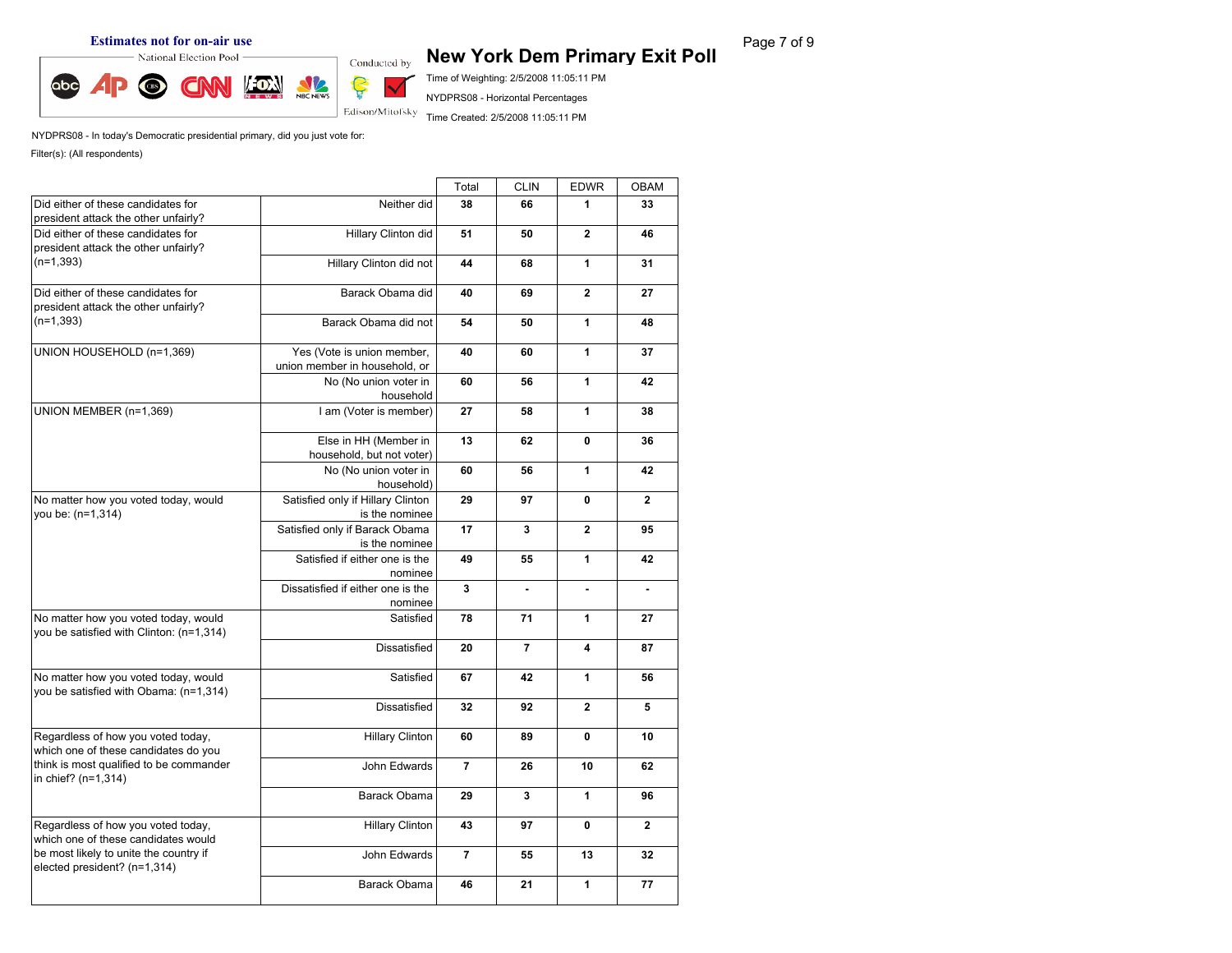#### **Estimates not for on-air use**<br> **Rage 8 of 9 New York Dem Primary Exit Poll** Page 8 of 9



Time of Weighting: 2/5/2008 11:05:11 PM NYDPRS08 - Horizontal Percentages

Time Created: 2/5/2008 11:05:11 PM

|                                                                                |                                                                                                                                                                                                                                                                                                                                                                                                                                                                                                                                                                                                                                                                                                                                                                                                                                          | Total                                                                                                         | <b>CLIN</b>                                                                                                                        | <b>EDWR</b>  | OBAM |
|--------------------------------------------------------------------------------|------------------------------------------------------------------------------------------------------------------------------------------------------------------------------------------------------------------------------------------------------------------------------------------------------------------------------------------------------------------------------------------------------------------------------------------------------------------------------------------------------------------------------------------------------------------------------------------------------------------------------------------------------------------------------------------------------------------------------------------------------------------------------------------------------------------------------------------|---------------------------------------------------------------------------------------------------------------|------------------------------------------------------------------------------------------------------------------------------------|--------------|------|
| Which best describes your family's<br>financial situation? (n=1,314)           | Getting ahead financially                                                                                                                                                                                                                                                                                                                                                                                                                                                                                                                                                                                                                                                                                                                                                                                                                | 19                                                                                                            | 64                                                                                                                                 |              | 33   |
|                                                                                | Holding steady financially                                                                                                                                                                                                                                                                                                                                                                                                                                                                                                                                                                                                                                                                                                                                                                                                               | 56                                                                                                            | 56                                                                                                                                 | $\mathbf{1}$ | 42   |
|                                                                                | $\overline{2}$<br>Falling behind financially<br>23<br>57<br>5<br>The single most important<br>85<br>ä,<br>factor<br>One of several important<br>20<br>79<br>$\mathbf 0$<br>factors<br>Not an important factor<br>$\mathbf{2}$<br>73<br>50<br>25<br>81<br>$\mathbf 0$<br>Important<br>today, was the gender of the candidate:<br>Not important<br>$\mathbf{2}$<br>73<br>50<br>The single most important<br>4<br>76<br>factor<br>One of several important<br>1<br>14<br>50<br>factors<br>Not an important factor<br>$\mathbf{1}$<br>80<br>58<br>18<br>56<br>$\mathbf{1}$<br>Important<br>1<br>Not important<br>80<br>58<br>75<br>$\mathbf{1}$<br>Helped<br>36<br>$\mathbf{2}$<br>Hurt<br>34<br>32<br>No effect<br>$\mathbf{1}$<br>26<br>69<br>Very important<br>$\mathbf{1}$<br>17<br>35<br>$\mathbf{2}$<br>Somewhat important<br>26<br>52 | 40                                                                                                            |                                                                                                                                    |              |      |
| In deciding your vote for president<br>today, was the gender of the candidate: |                                                                                                                                                                                                                                                                                                                                                                                                                                                                                                                                                                                                                                                                                                                                                                                                                                          |                                                                                                               |                                                                                                                                    |              | 15   |
| $(n=1,314)$                                                                    |                                                                                                                                                                                                                                                                                                                                                                                                                                                                                                                                                                                                                                                                                                                                                                                                                                          |                                                                                                               |                                                                                                                                    |              | 20   |
|                                                                                |                                                                                                                                                                                                                                                                                                                                                                                                                                                                                                                                                                                                                                                                                                                                                                                                                                          |                                                                                                               |                                                                                                                                    |              | 46   |
| In deciding your vote for president                                            |                                                                                                                                                                                                                                                                                                                                                                                                                                                                                                                                                                                                                                                                                                                                                                                                                                          |                                                                                                               |                                                                                                                                    |              | 19   |
| $(n=1,314)$                                                                    |                                                                                                                                                                                                                                                                                                                                                                                                                                                                                                                                                                                                                                                                                                                                                                                                                                          |                                                                                                               |                                                                                                                                    |              | 46   |
| In deciding your vote for president<br>today, was the race of the candidate:   |                                                                                                                                                                                                                                                                                                                                                                                                                                                                                                                                                                                                                                                                                                                                                                                                                                          |                                                                                                               |                                                                                                                                    |              | 21   |
| $(n=1,314)$                                                                    |                                                                                                                                                                                                                                                                                                                                                                                                                                                                                                                                                                                                                                                                                                                                                                                                                                          |                                                                                                               | $\mathbf{1}$<br>63<br>$\overline{2}$<br>70<br>$\mathbf{1}$<br>45<br>$\mathbf{1}$<br>67<br>55<br>$\mathbf{1}$<br>$\mathbf{1}$<br>62 | 48           |      |
|                                                                                |                                                                                                                                                                                                                                                                                                                                                                                                                                                                                                                                                                                                                                                                                                                                                                                                                                          | 39                                                                                                            |                                                                                                                                    |              |      |
| In deciding your vote for president<br>today, was the race of the candidate:   |                                                                                                                                                                                                                                                                                                                                                                                                                                                                                                                                                                                                                                                                                                                                                                                                                                          | 42                                                                                                            |                                                                                                                                    |              |      |
| $(n=1,314)$                                                                    |                                                                                                                                                                                                                                                                                                                                                                                                                                                                                                                                                                                                                                                                                                                                                                                                                                          |                                                                                                               |                                                                                                                                    |              | 39   |
| Do you think Bill Clinton has helped or<br>hurt Hillary Clinton's campaign?    |                                                                                                                                                                                                                                                                                                                                                                                                                                                                                                                                                                                                                                                                                                                                                                                                                                          |                                                                                                               |                                                                                                                                    |              | 25   |
| $(n=1,314)$                                                                    |                                                                                                                                                                                                                                                                                                                                                                                                                                                                                                                                                                                                                                                                                                                                                                                                                                          |                                                                                                               |                                                                                                                                    |              | 63   |
|                                                                                |                                                                                                                                                                                                                                                                                                                                                                                                                                                                                                                                                                                                                                                                                                                                                                                                                                          |                                                                                                               |                                                                                                                                    |              | 28   |
| In your vote in today's presidential<br>primary, how would you rate the        |                                                                                                                                                                                                                                                                                                                                                                                                                                                                                                                                                                                                                                                                                                                                                                                                                                          | Not too important<br>21<br>Not at all important<br>32<br>43<br>53<br>New York City<br>50<br>10<br>Long Island |                                                                                                                                    | 63           |      |
| importance of Ted Kennedy endorsing<br>Obama? (n=1,393)                        |                                                                                                                                                                                                                                                                                                                                                                                                                                                                                                                                                                                                                                                                                                                                                                                                                                          |                                                                                                               |                                                                                                                                    |              | 46   |
|                                                                                |                                                                                                                                                                                                                                                                                                                                                                                                                                                                                                                                                                                                                                                                                                                                                                                                                                          |                                                                                                               |                                                                                                                                    |              | 36   |
|                                                                                |                                                                                                                                                                                                                                                                                                                                                                                                                                                                                                                                                                                                                                                                                                                                                                                                                                          |                                                                                                               |                                                                                                                                    |              | 26   |
| In your vote in today's presidential<br>primary, how would you rate the        | Very/Somewhat important                                                                                                                                                                                                                                                                                                                                                                                                                                                                                                                                                                                                                                                                                                                                                                                                                  |                                                                                                               |                                                                                                                                    |              | 53   |
| importance of Ted Kennedy endorsing<br>Obama? (n=1,393)                        | Not too/Not at all important                                                                                                                                                                                                                                                                                                                                                                                                                                                                                                                                                                                                                                                                                                                                                                                                             |                                                                                                               |                                                                                                                                    |              | 30   |
| Geo Stratum Code (n=1,393)                                                     |                                                                                                                                                                                                                                                                                                                                                                                                                                                                                                                                                                                                                                                                                                                                                                                                                                          |                                                                                                               |                                                                                                                                    |              | 42   |
|                                                                                |                                                                                                                                                                                                                                                                                                                                                                                                                                                                                                                                                                                                                                                                                                                                                                                                                                          |                                                                                                               |                                                                                                                                    |              | 35   |